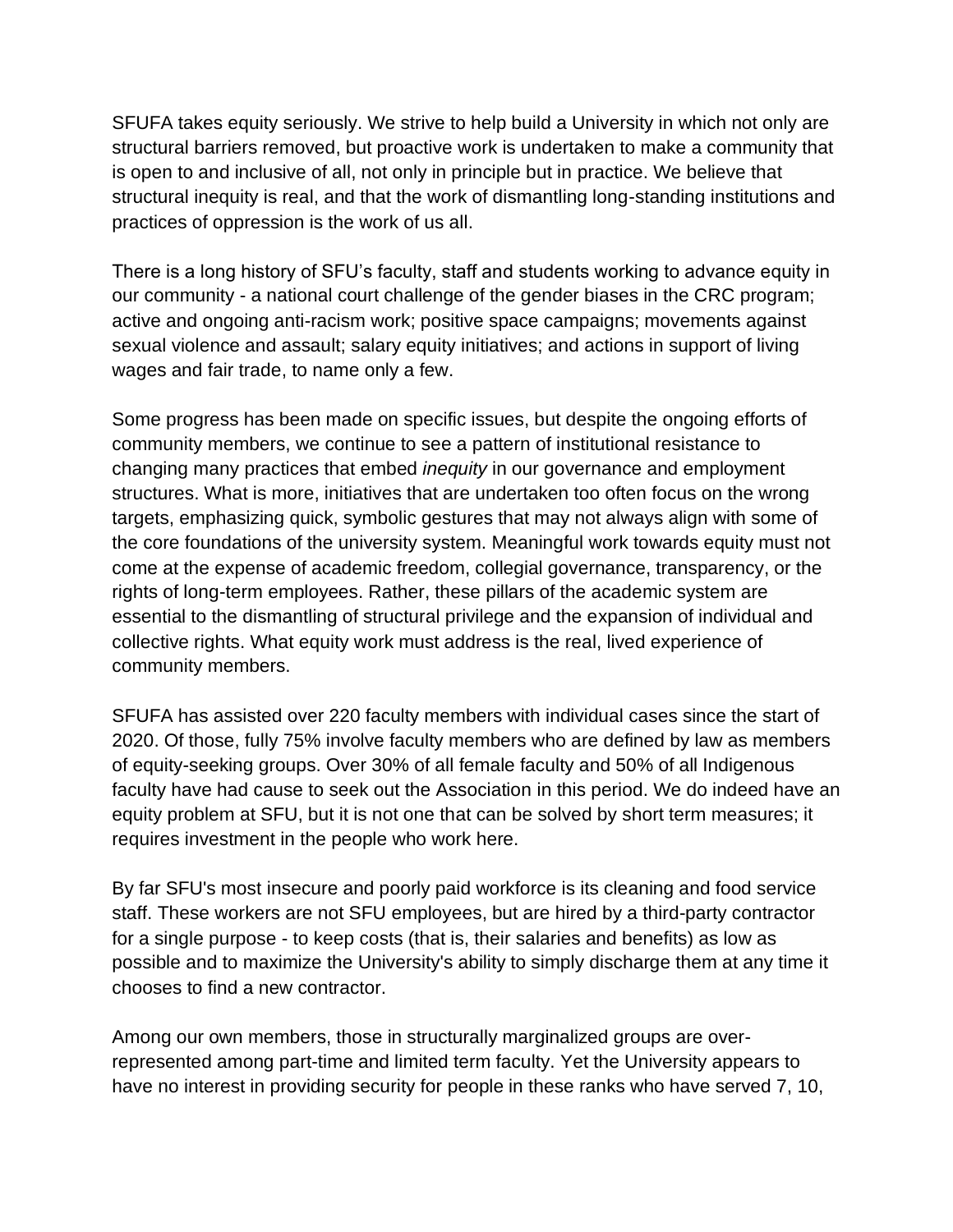even 15 years in term positions. And as SFU's own data shows, this is not because funding is not available, but because it has chosen, for many years now, to create additional administrative positions while neglecting faculty renewal (see https://www.sfufa.ca/sfufa-audit-of-decanal-and-university-staffing/.).

In our last round of bargaining, we found that the most significant equity-related issues were strongly resisted by SFU. The University sought to increase teaching loads and eliminate provisions for non-teaching time for those of our members who are lowestpaid and teaching the most students. It refused anything but an HR-based training approach to EDI, while evidence shows such an approach is ineffective if not actually counter-productive unless carefully and thoughtfully implemented over time. When we introduced language on decolonization, the University would consider nothing but a generic statement on reconciliation - it would not use the term decolonization, and would allow no recognition of the centrality of land. In transitioning to the new definedbenefit pension plan, SFU was adamant that it would only allow the change if we as faculty assumed all costs. This is one of the most meaningful equity gains made for our membership, as under the previous, open market system, women paid some 30% more for annuities than men. But SFU was unwilling to contribute any actual dollars to making it happen.

Away from the bargaining table the issues continue to pile up. The University's disability benefits do not apply to those with chronic conditions who can continue to work part time. Some Departments are denied permission to decrease workloads for contingent and part-time faculty even when those Departments have the funds available themselves. Senior Administration sends out lengthy messages advising our members to 'take vacations' while actively proposing to *increase* the workloads of people for whom the taking of vacations is already impossible. Demands are made to expand flexible course offerings while the costs in workload and equipment are borne by faculty members themselves. And in the midst of the pandemic, as levels of burnout shot through the roof (not to mention the sick leaves and interpersonal conflicts that arise from burnout) SFU consistently refused to address challenges to the mental health of our members, calling instead for faculty to 'be kind'.

In recent months, SFUFA has been asked to support SFU applications to the BC Human Rights Commissioner seeking exemptions in support of hiring processes that are limited to members of designated equity groups. We were pleased to do so, and will continue to do so, in those cases where active consultation with and support from units is evident. But our priority is and must be the ongoing- and indeed growing – structural inequities our members (and other community members) face, and the increasing managerialism and top down decision-making of recent years. That is, we as SFUFA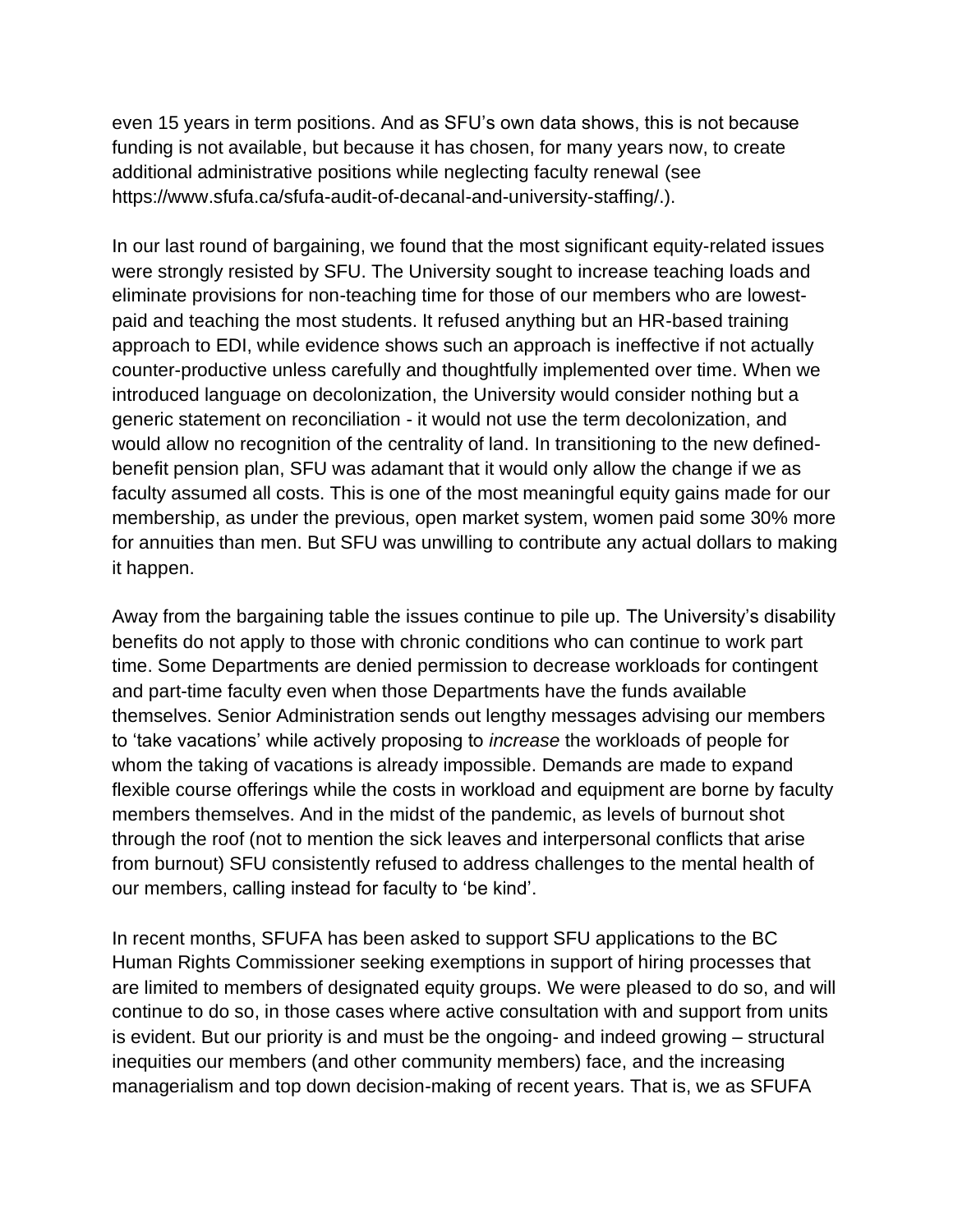must commit ourselves to an equity agenda rooted in the material conditions of SFU's existing faculty and staff, and to seeing that agenda developed through active and responsive consultation with the community.

The University's EDI mandate arose from its commitment to the 2017 Universities Canada declaration of Inclusive Excellence Principles to advance equity, diversity, and inclusion. In particular, signatories committed to "developing and/or maintaining an equity, diversity and inclusion action plan in consultation with students, faculty, staff and administrators, and particularly with individuals from under-represented groups" (Universities Canada, 2017). There is little mention in the UC document, however, of the systemic and structural change that is required to advance equity. EDI initiatives, then, too often result in quick fix solutions to complex issues, a check box approach, and an emphasis on diverse bodies on campuses rather than on the supports needed for their success.

Equity is not about statements of sympathy, nor image management. Equity is not only about new hires. It is about the everyday practices, and decisions we make to prioritize fair treatment for those who work and learn at the University. Equity is, for example, about taking seriously the over-reliance on and abuse of sessional and limited term faculty; it's about approaching disability accommodation from a person-centred perspective; it's about making sure that Black and Indigenous faculty and faculty of colour are not over-burdened with service to fulfill EDI mandates; it's about deciding that dollars are going to be spent on people, not on communications about people.

SFUFA is deeply committed to equity. And we are eager to work with the University to start taking steps to advance equity by improving the material conditions of all members of our community:

- To ensure that every single person working at SFU gets a living wage and job security;
- To provide proper pensions to every employee;
- To prioritize the moving of limited term faculty, sessional instructors, and others on term appointments into secure, continuing jobs, recognizing that members of designated equity groups are over-represented among part time and precarious workers;
- To take bullying and harassment complaints seriously and work with employees and employee organizations to establish processes that are fair and transparent;
- To enhance disability accommodation and expand long term disability coverage to all those who need it;